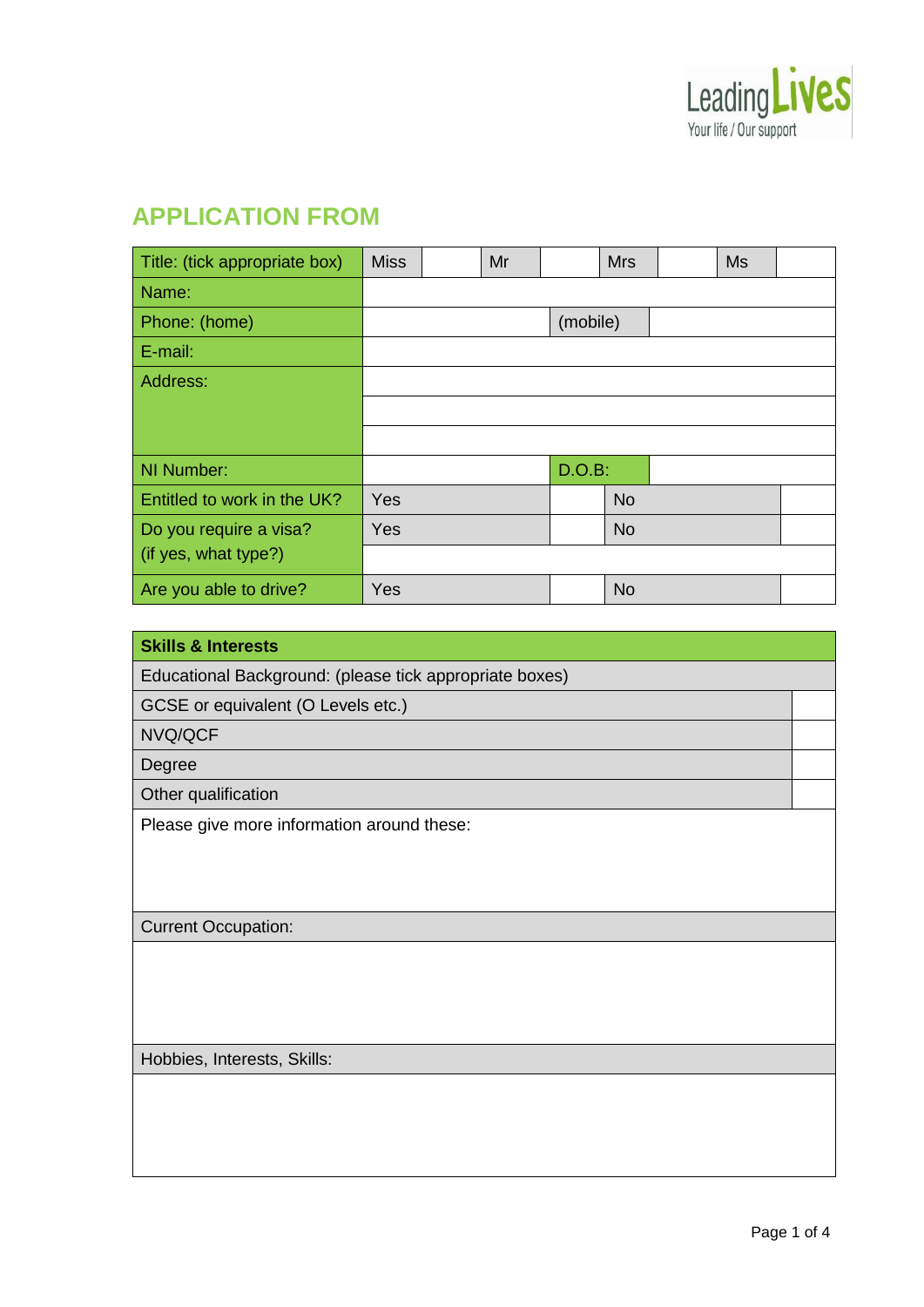| Why do you want to work for us? (max of 500 words) |  |
|----------------------------------------------------|--|
|----------------------------------------------------|--|

| <b>Previous Employment: (most recent first)</b> |  |                     |  |  |  |  |
|-------------------------------------------------|--|---------------------|--|--|--|--|
| Previous employer:                              |  |                     |  |  |  |  |
| Employed from:                                  |  | Employed to:        |  |  |  |  |
| Job title:                                      |  | Reason for leaving: |  |  |  |  |
| Previous employer:                              |  |                     |  |  |  |  |
| Employed from:                                  |  | Employed to:        |  |  |  |  |
| Job title:                                      |  | Reason for leaving: |  |  |  |  |
| Previous employer:                              |  |                     |  |  |  |  |
| Employed from:                                  |  | Employed to:        |  |  |  |  |
| Job title:                                      |  | Reason for leaving: |  |  |  |  |

| Is there a client or group with whom you are particularly interested in working? |  |              |  |                   |  |
|----------------------------------------------------------------------------------|--|--------------|--|-------------------|--|
| No preference                                                                    |  | <b>Males</b> |  | No client working |  |
| Elderly                                                                          |  | Females      |  | Other:            |  |
|                                                                                  |  |              |  |                   |  |

# **Availability**

| At what times are you interested in working?        |  |                 |  |  |  |
|-----------------------------------------------------|--|-----------------|--|--|--|
| Flexible                                            |  | Prefer weekends |  |  |  |
| Prefer daytime                                      |  | Prefer evenings |  |  |  |
| Other:                                              |  |                 |  |  |  |
| There are times during the week that I cannot work: |  |                 |  |  |  |
|                                                     |  |                 |  |  |  |

|            | Do you have a geographic preference as to where you do work?  |           |  |            |  |            |  |             |  |  |
|------------|---------------------------------------------------------------|-----------|--|------------|--|------------|--|-------------|--|--|
| <b>Yes</b> |                                                               | <b>No</b> |  |            |  |            |  |             |  |  |
| Ipswich    |                                                               |           |  | Lowestoft  |  | Stowmarket |  | <b>Bury</b> |  |  |
| Haverhill  |                                                               |           |  | Sudbury    |  | Newmarket  |  | Hadleigh    |  |  |
| Mildenhall |                                                               |           |  | Colchester |  |            |  |             |  |  |
|            | These areas may cover surrounding towns/villages etc. as well |           |  |            |  |            |  |             |  |  |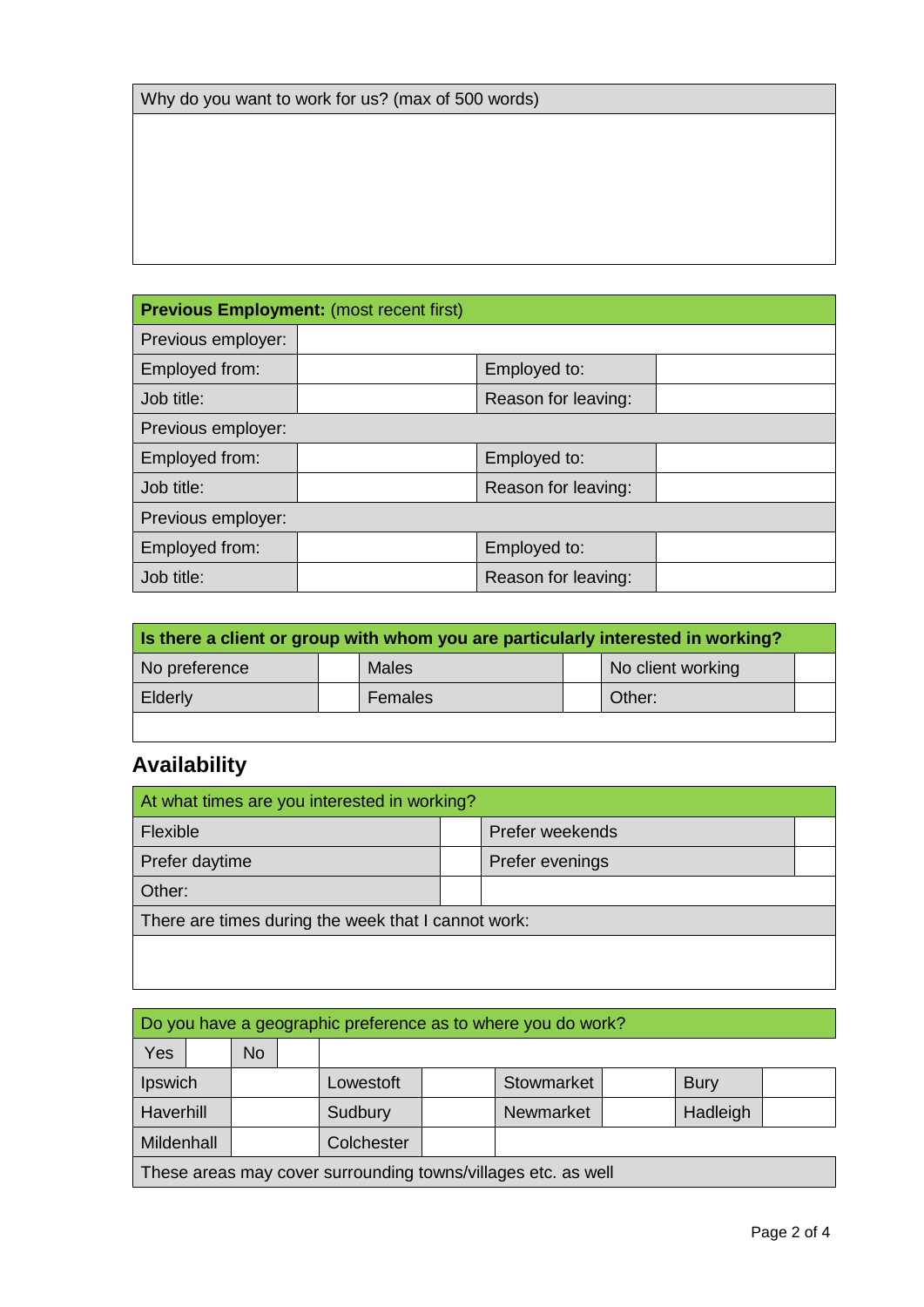#### **References**

| How did you hear about us?                                     |                                         |  |
|----------------------------------------------------------------|-----------------------------------------|--|
| Online job site (Gumtree, Linked In etc.)                      | From client of the organisation         |  |
| Referred by a volunteer                                        | Referred by a friend                    |  |
| <b>Job Centre</b>                                              | Other: (Please state in box underneath) |  |
| Social media (Instgram, Twitter, Facebook)                     |                                         |  |
| If it was an online job site or social media,<br>please state: |                                         |  |

### **Disclosure and Barring Check**

| Name and contact details of two referees: |                     |                    |                           |  |
|-------------------------------------------|---------------------|--------------------|---------------------------|--|
| Name:                                     |                     | Contact number:    |                           |  |
| E-mail:                                   |                     |                    |                           |  |
| Employer/university<br>name:              |                     | you:               | Job title/relationship to |  |
| <b>Address</b>                            |                     | Type of reference: |                           |  |
|                                           |                     | Employment         |                           |  |
|                                           |                     | Educational        |                           |  |
|                                           |                     | Personal           |                           |  |
| Name:                                     |                     | Contact number:    |                           |  |
| E-mail:                                   |                     |                    |                           |  |
| Employer/university<br>name:              |                     | you:               | Job title/relationship to |  |
| <b>Address</b>                            |                     | Type of reference: |                           |  |
|                                           |                     | Employment         |                           |  |
|                                           |                     | Educational        |                           |  |
|                                           |                     | Personal           |                           |  |
| Do you have any criminal convictions?     |                     |                    |                           |  |
| Yes                                       | <b>No</b>           |                    |                           |  |
| Date:                                     | Type of conviction: |                    | Offence:                  |  |
|                                           |                     |                    |                           |  |
|                                           |                     |                    |                           |  |
|                                           |                     |                    |                           |  |
|                                           |                     |                    |                           |  |

### **Equality & Diversity Information**

Disclaimer – this information is recorded and used for reporting purpose only and will not be used as part of the selection process.